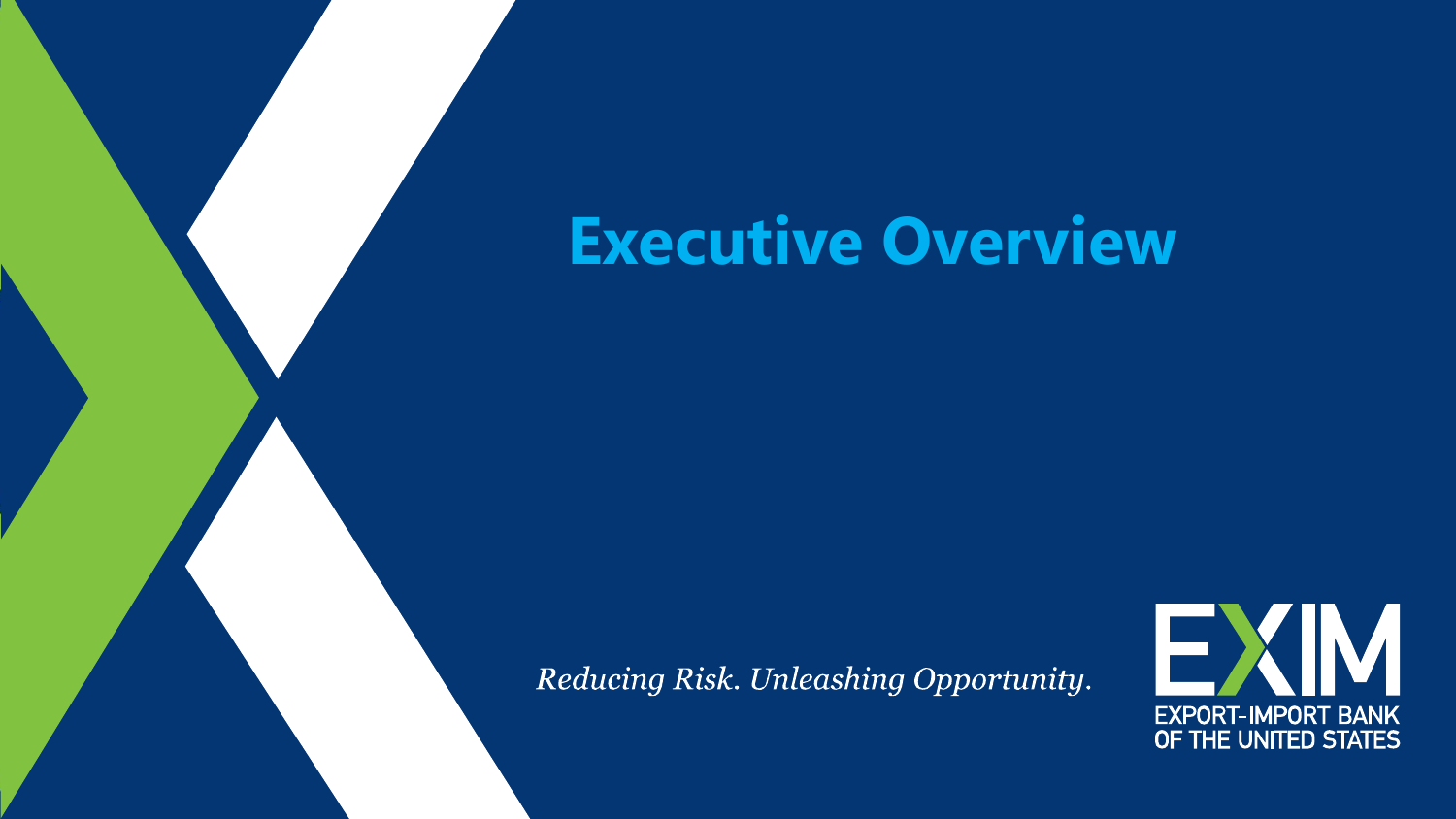## Key Overview Highlights

- Agency Independence
- Mission
- Taxpayer Cost
- Small Business Transactions
- Credit Insurance and Working Capital

# U.S. Content



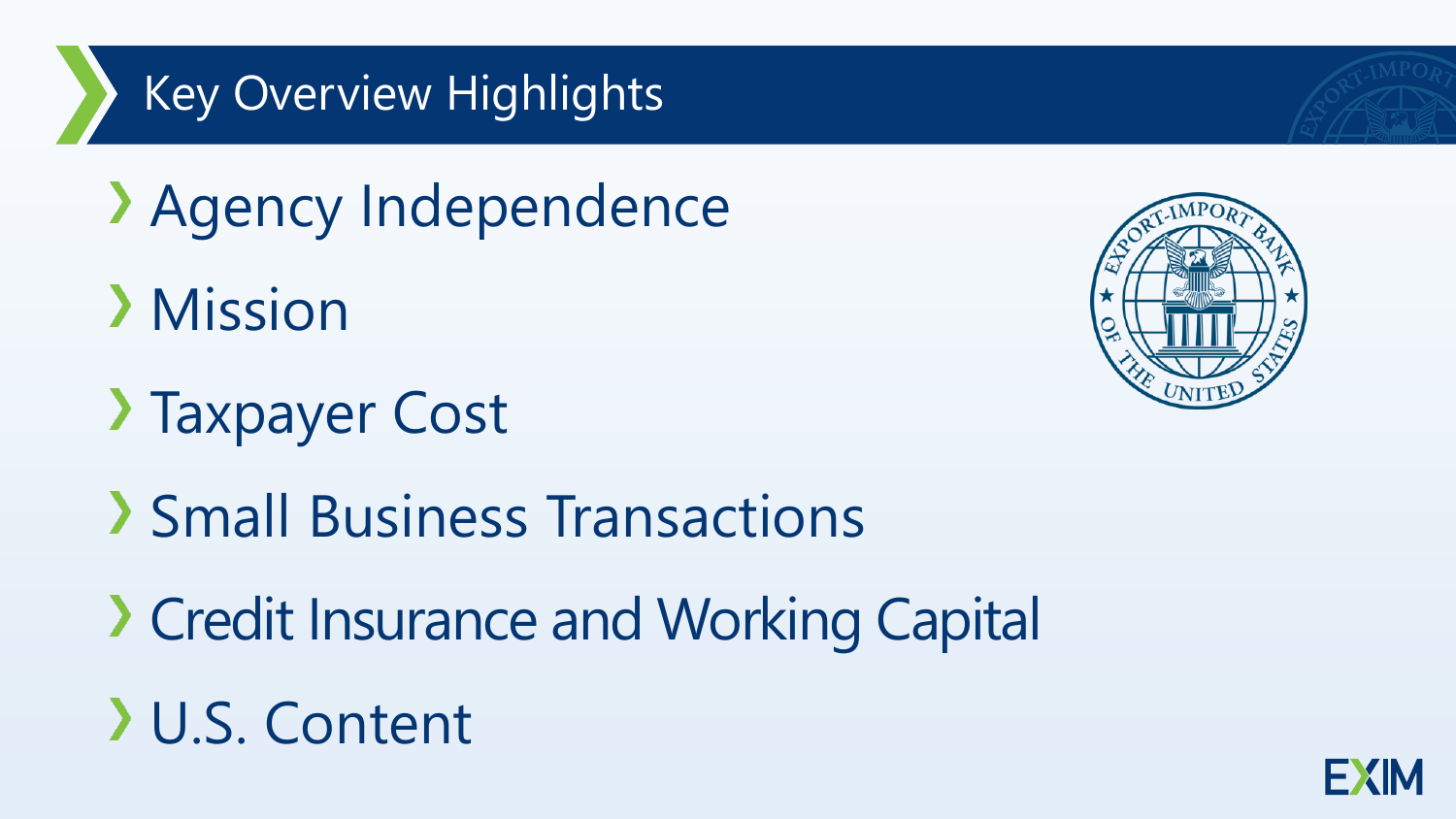### Who We Are - What We Do

- EXIM is an independent agency of the U.S. Government
- Established in 1934
- > Headquartered in Washington, DC
- > Twelve Regional offices
- **Regional Export Centers**

**Mission:** To create and sustain jobs by increasing U.S. export sales



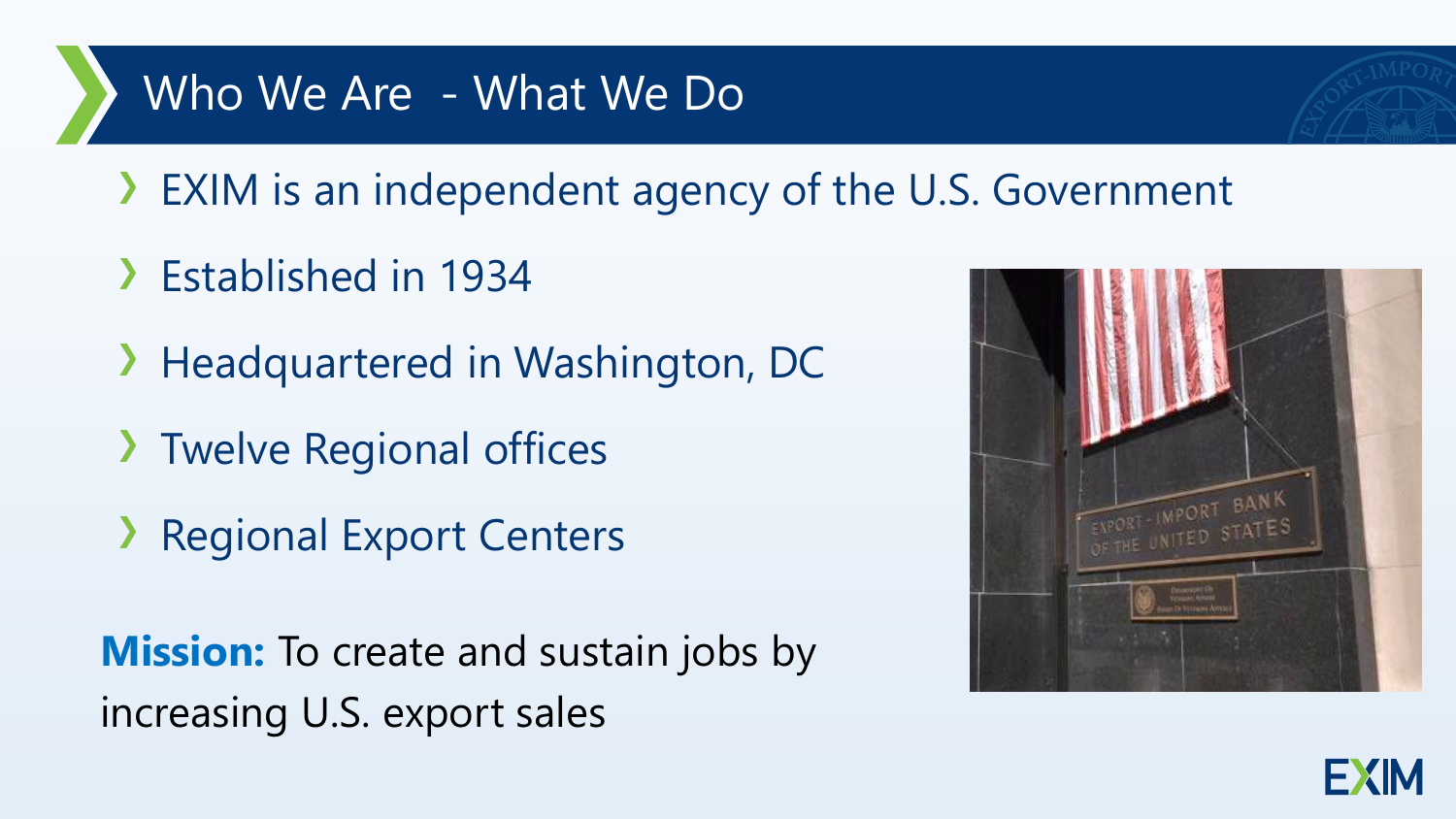### No Cost to Taxpayers



In the last decade, EXIM has supported more than 1.7 million jobs in all 50 states--and generated more than \$4 billion for American taxpayers.

**>\$4B returned**

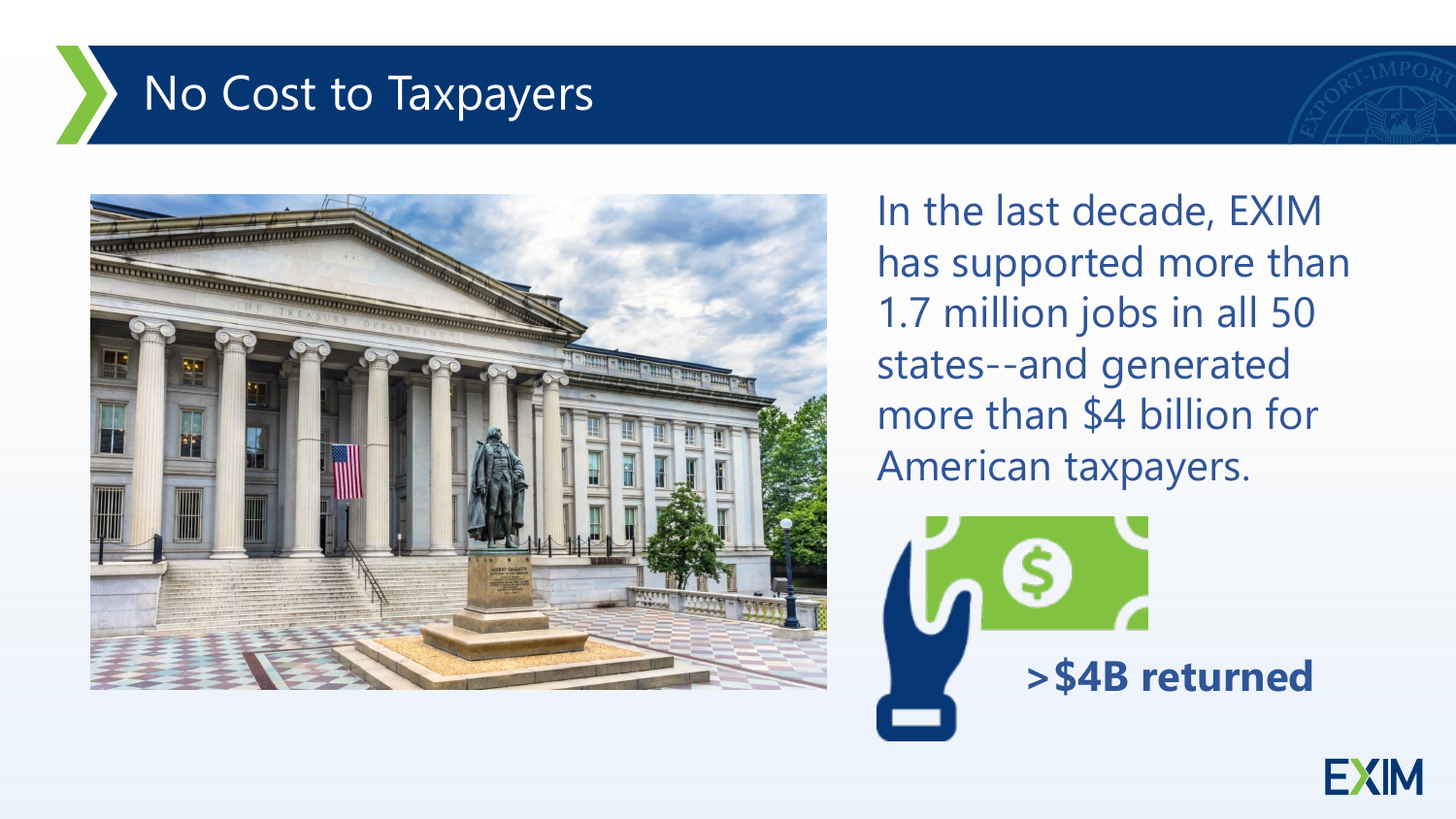### EXIM Supports Small Business!

#### **FY 2017**

- Authorized over \$2.2B of financing to support  $\sum_{i=1}^{n}$ U.S. small businesses
	- Nearly 64% of the bank total dollar authorizations came from small business
- More than 2,240 small business transactions  $\sum$ 
	- Ninety percent (91%) of total (2460)



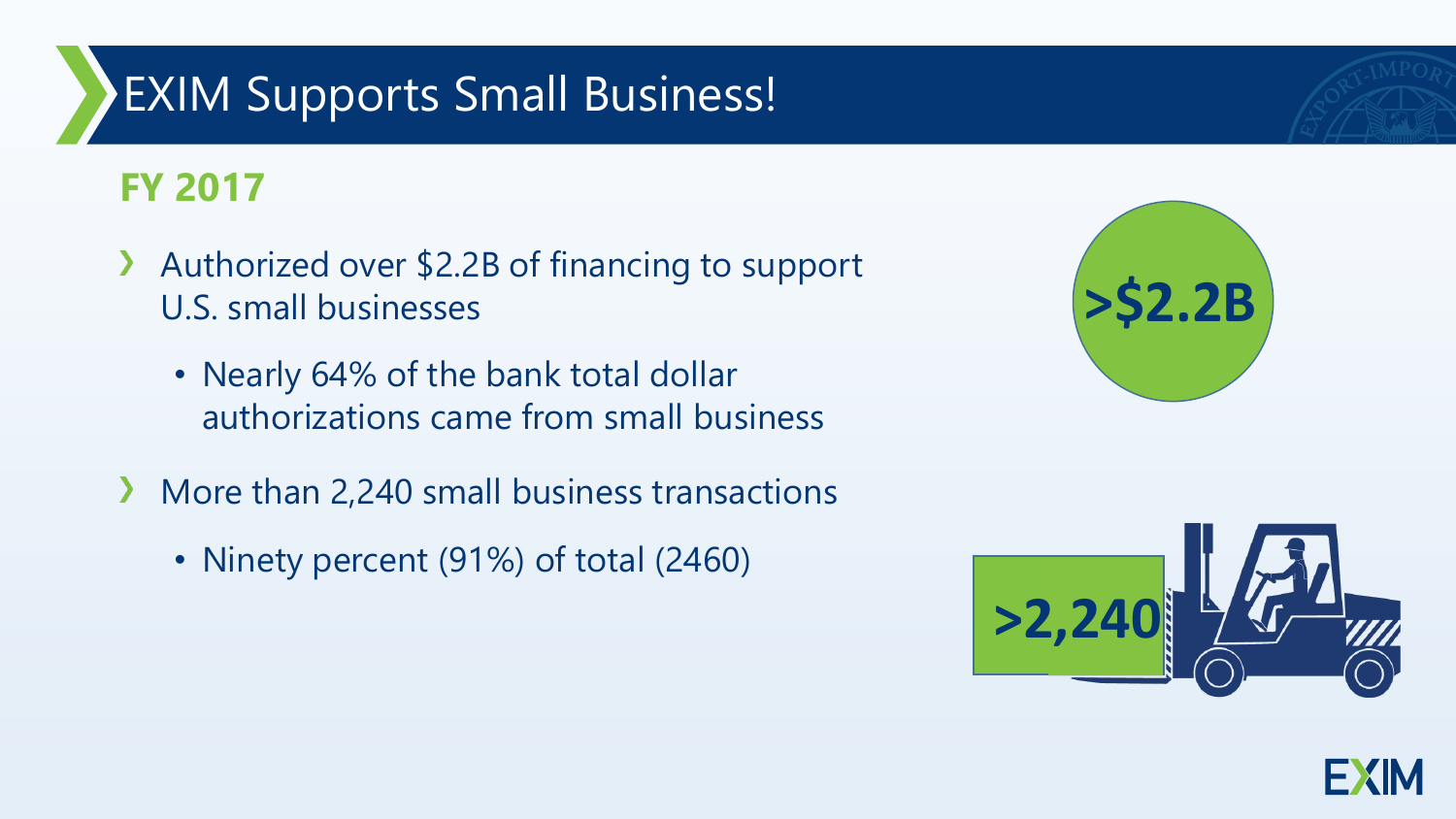#### Our Financing Makes the Difference

## Minimize risk

> Level the playing field

# Supplement commercial financing



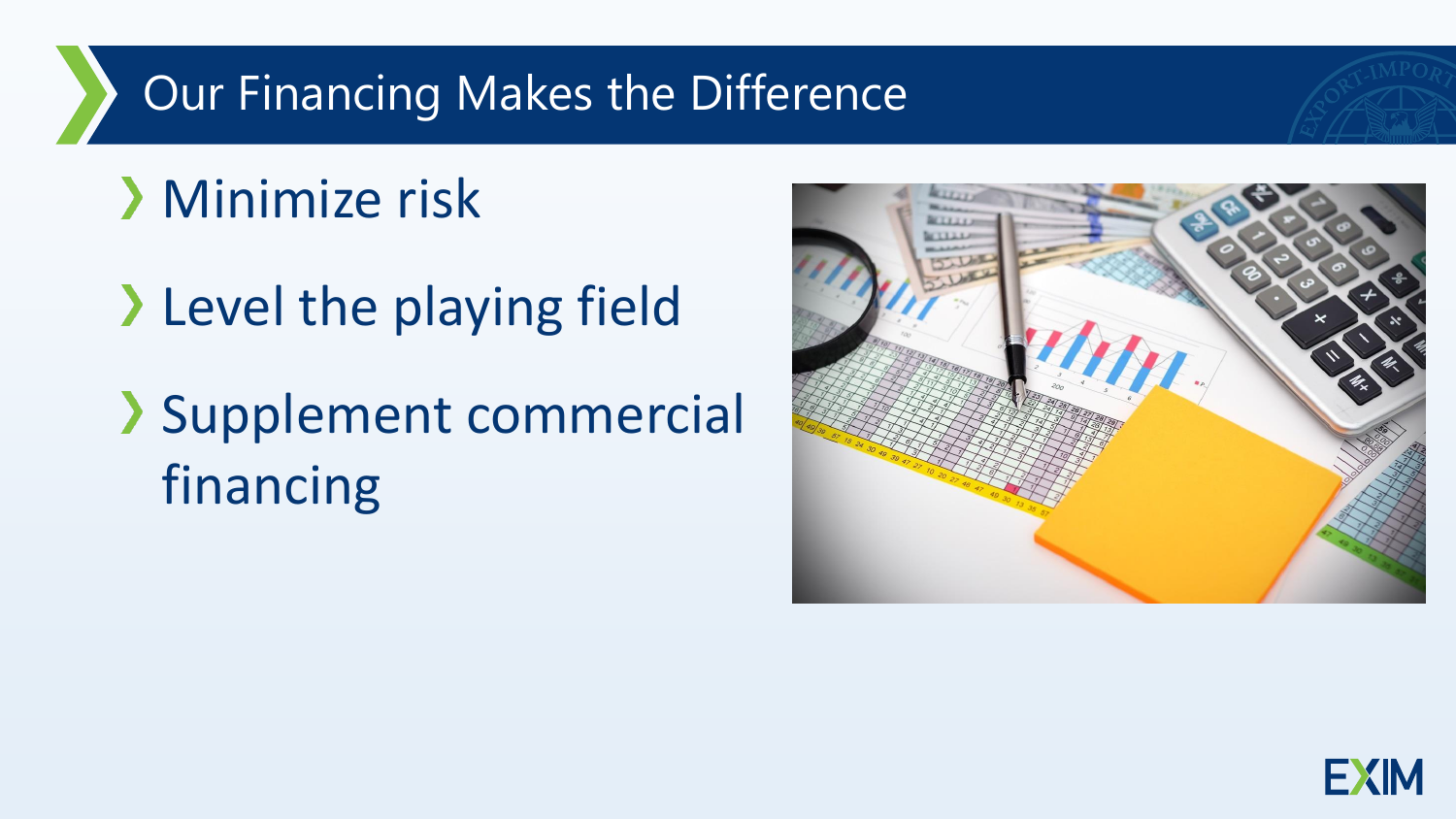### Support for a Variety of Industries

- Manufacturing
- Construction Equipment
- **> Medical Equipment**
- **Mining**
- Power-generation
- Aircraft and Avionics
- > Services
- > Renewable Energy
- Agribusiness
- Wholesale/Retail

Oil & Gas

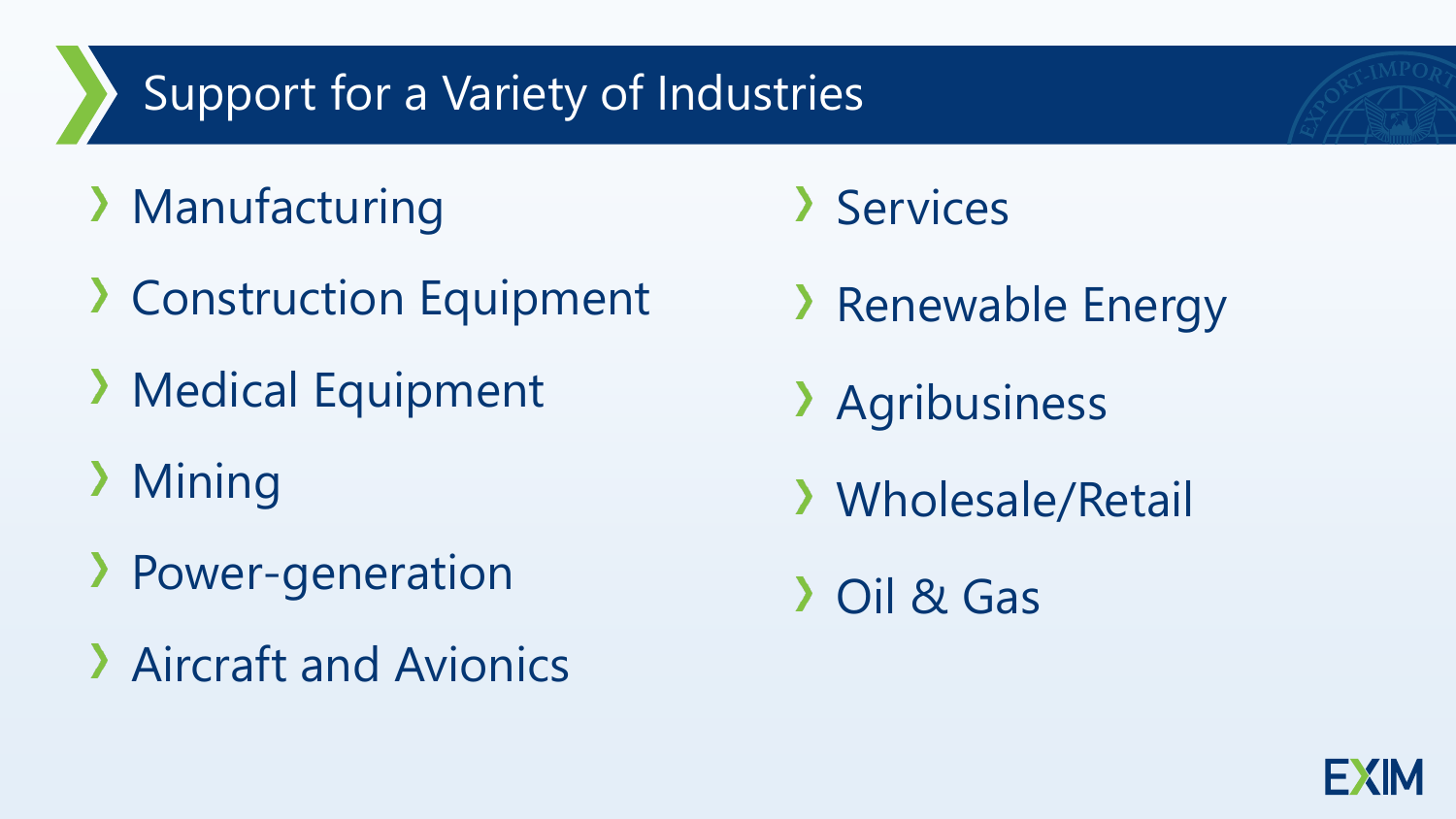#### How Can EXIM Products Assist You?



Risk Protection Extension of Credit



**Receivables Insurance**



Buyer Financing **Medium- and Long-Term Insurance and Lender Loan Guarantee** 

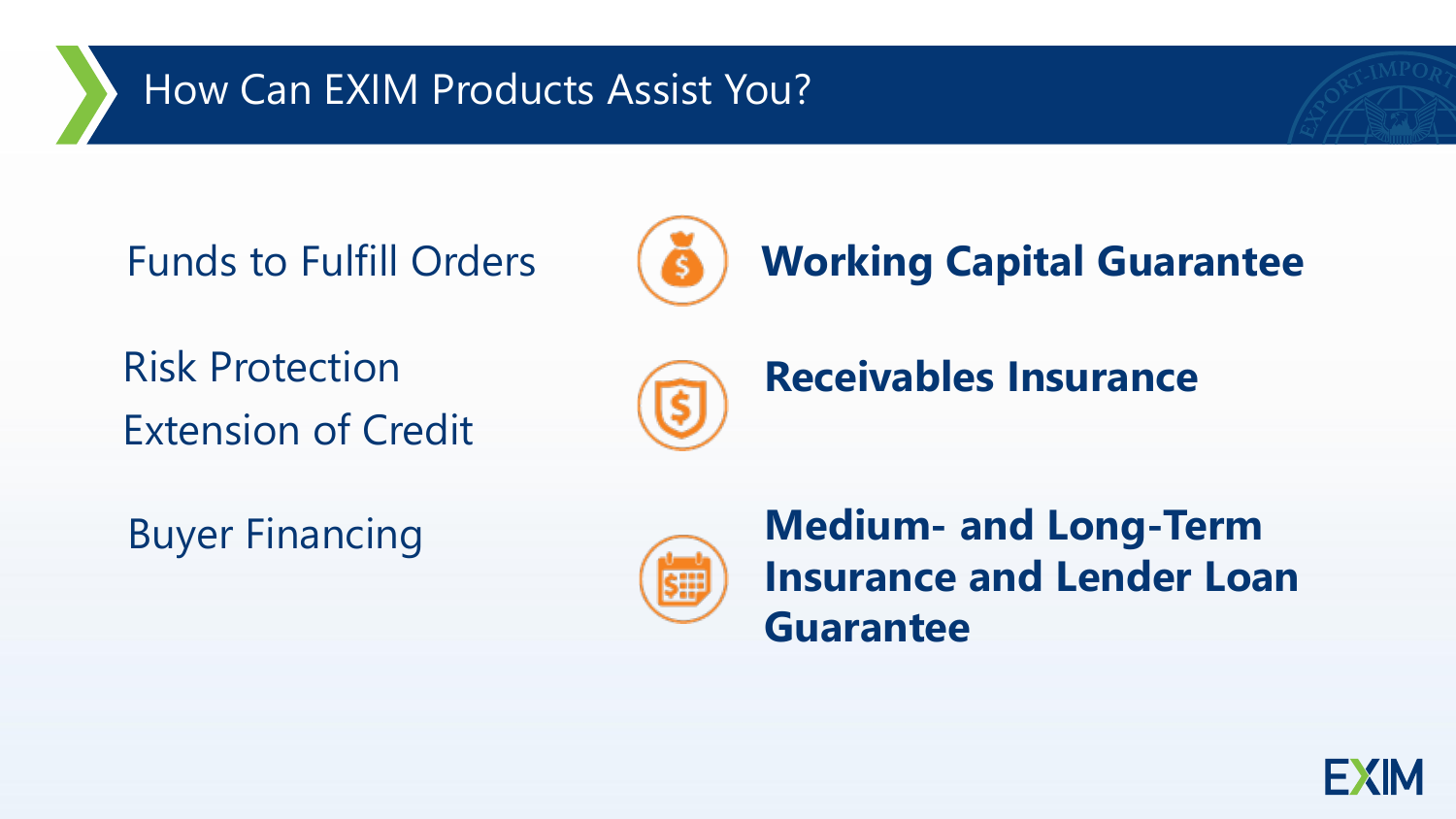### Public Policy (charter) Restrictions – Just A Few

- > No Military or Defense-related products or obligors (exceptions apply)
- U.S. Content (Standard-Term: 50+%; Medium-Term: 85% U.S.)
- Restricted Countries (Country Limitation Schedule)
- > Economic impact
- > Shipping
- > Additionality



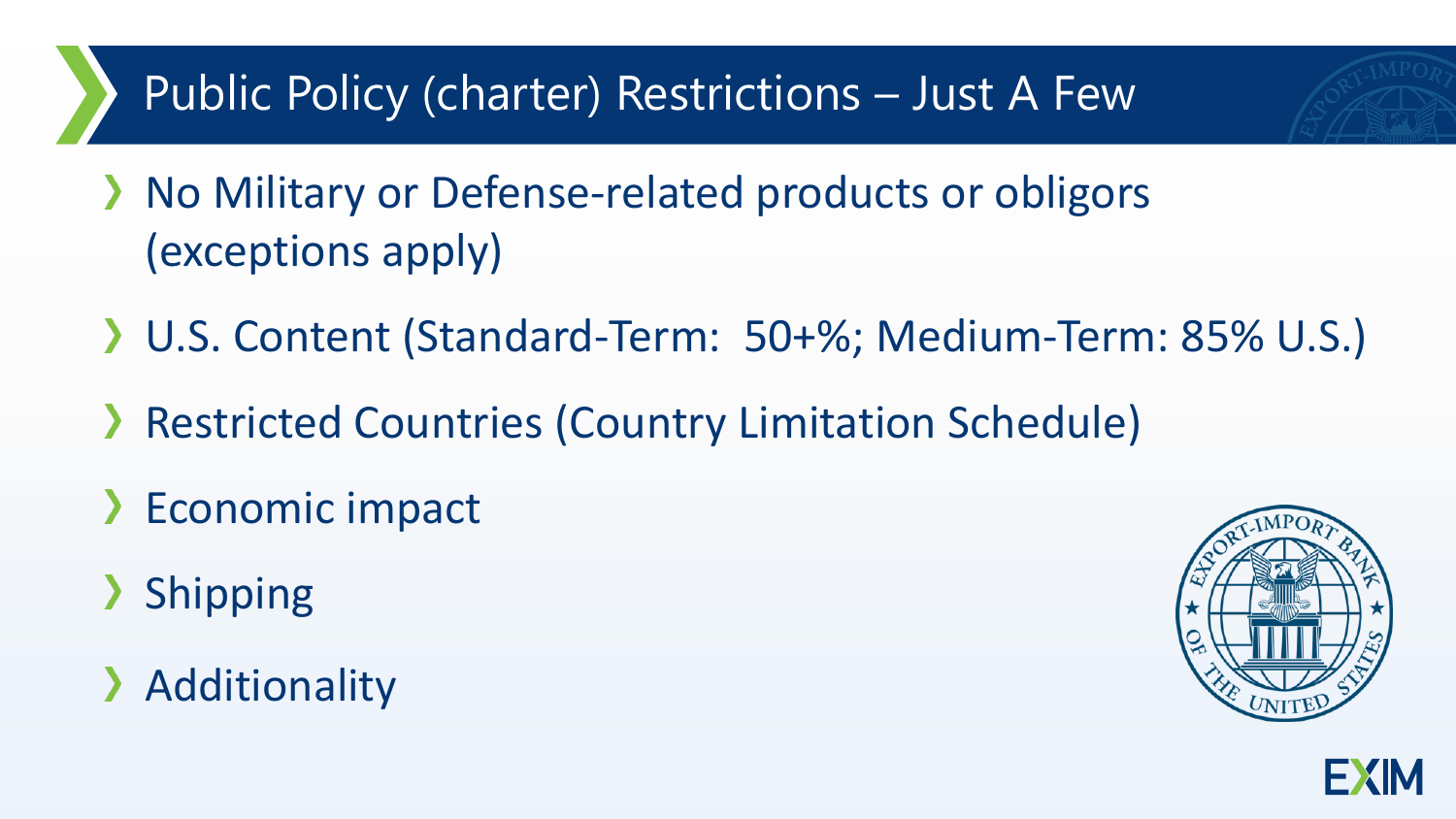### EXIM Has the Solution if you...

> Have a foreign buyer that wants credit terms

- Export routinely but your growth in foreign sales is limited because of risks of nonpayment
- Are losing export opportunities because you will only accept a Letter of Credit (L/C) or cash pre-pay
- Are encountering cash flow problems due to increased foreign sales
- Have a buyer that needs several years to pay for capital equipment